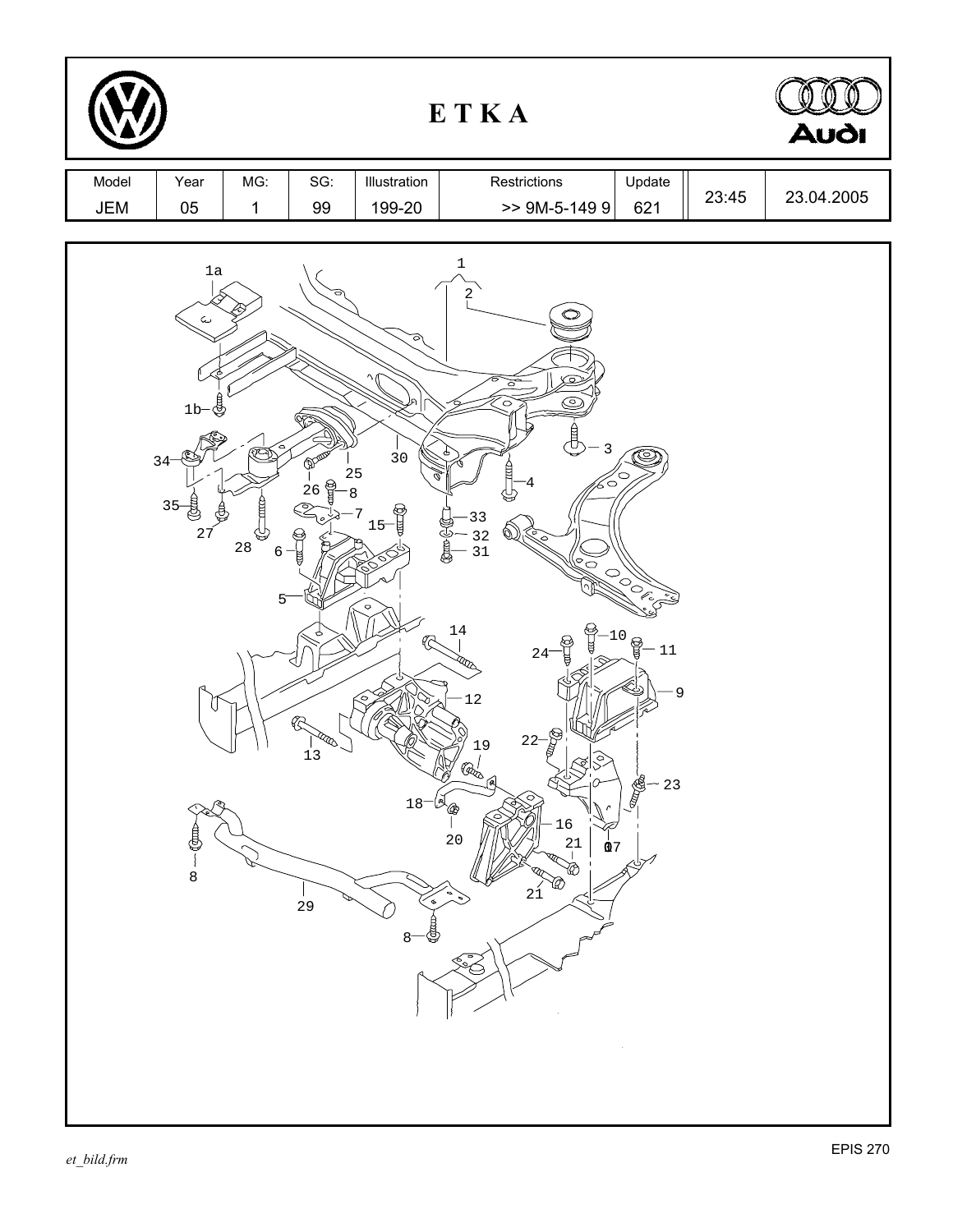

## **E T K A**



| Model | Year | MG: | $\sim$<br>טכ. | Illustration | Restrictions        | Jpdate          |       | 1.04.2005<br>ົດ<br>∠◡ |
|-------|------|-----|---------------|--------------|---------------------|-----------------|-------|-----------------------|
| JEM   | 05   |     | 99            | 199-20       | 9M-5-149<br>q<br>>> | 62 <sup>1</sup> | 23:45 |                       |

| Pos            | Part Number         | Name                                                                       | Remarks                            | Qty                                   | Model                                                                    |
|----------------|---------------------|----------------------------------------------------------------------------|------------------------------------|---------------------------------------|--------------------------------------------------------------------------|
|                |                     | mounting parts for engine and<br>transmission                              |                                    |                                       | AFP, AWW, AZG,<br>AVH, AWP, BDF,<br>BBW, BEV<br>diesel eng.:<br>ALH, BEW |
| $\mathbf 1$    | 1J0 199 313 J       | sub-frame<br>with rubber mounting<br>F<br>$>> 9M-2-999 000*$               |                                    | $\mathbf{1}$                          |                                                                          |
| (1)            | 1J0 199 313 M       | sub-frame<br>with rubber mounting<br>F 9M-2-999 001>>*<br>as required use: | 102 466 03<br>N<br>908 106 01<br>N | 1<br>$\overline{2}$<br>$\overline{2}$ |                                                                          |
| $\overline{2}$ | 1J0 199 429         | bonded rubber mounting                                                     |                                    | $\overline{2}$                        |                                                                          |
| 3              | 907 528 01<br>N     | bolt, hex. hd. (combi.)                                                    | M14X1,5X63                         | $\overline{2}$                        |                                                                          |
| 4              | 907 349 01<br>N     | bolt, hex. hd. (combi.)                                                    | M14X1,5X95                         | $\mathbf{2}$                          |                                                                          |
| (5)            | 1J0 199 262 BG      | engine mounting                                                            | right                              | 1                                     | AFP, BDF                                                                 |
| (5)            | 1J0 199 262 BF      | engine mounting                                                            | right                              | 1                                     | ALH, AWW, AZG,<br>AVH, BBW, BEW,<br><b>BEV</b>                           |
| (5)            | 1J0 199 262 CL      | engine mounting                                                            | right                              | 1                                     | AWP                                                                      |
| 6              | 105 167 01<br>$+$ N | bolt, hex. hd. with shoulder,<br>self-locking                              | M10X55-SW16A                       | $\overline{2}$                        |                                                                          |
| 7              | 1J0 199 588 B       | support                                                                    | right                              | 1                                     | AFP, AWW, AZG,<br>AVH, AWP. ALH,<br>BBW, BEW, BEV                        |
| 7              | 1J0 199 358 A       | support                                                                    | right                              | 1                                     | <b>BDF</b>                                                               |
| 8              | 101 559 01<br>+ N   | bolt, hex. hd. with shoulder                                               | M8X20                              | $\overline{2}$                        |                                                                          |
| (9)            | 1J0 199 555 AJ      | gearbox mounting                                                           | left                               | 1                                     | manual-<br>transmiss:<br>ALH, AWW, AZG,<br>AVH, BBW, BEV                 |
| (9)            | 1J0 199 555 AP      | gearbox mounting                                                           | left                               |                                       | $1$   manual-<br>transmiss:<br><b>AWP</b>                                |
| (9)            | 1J0 199 555 BB      | gearbox mounting                                                           | left                               | 1                                     | 5 speed-<br>automatic:<br>AWP, BEW                                       |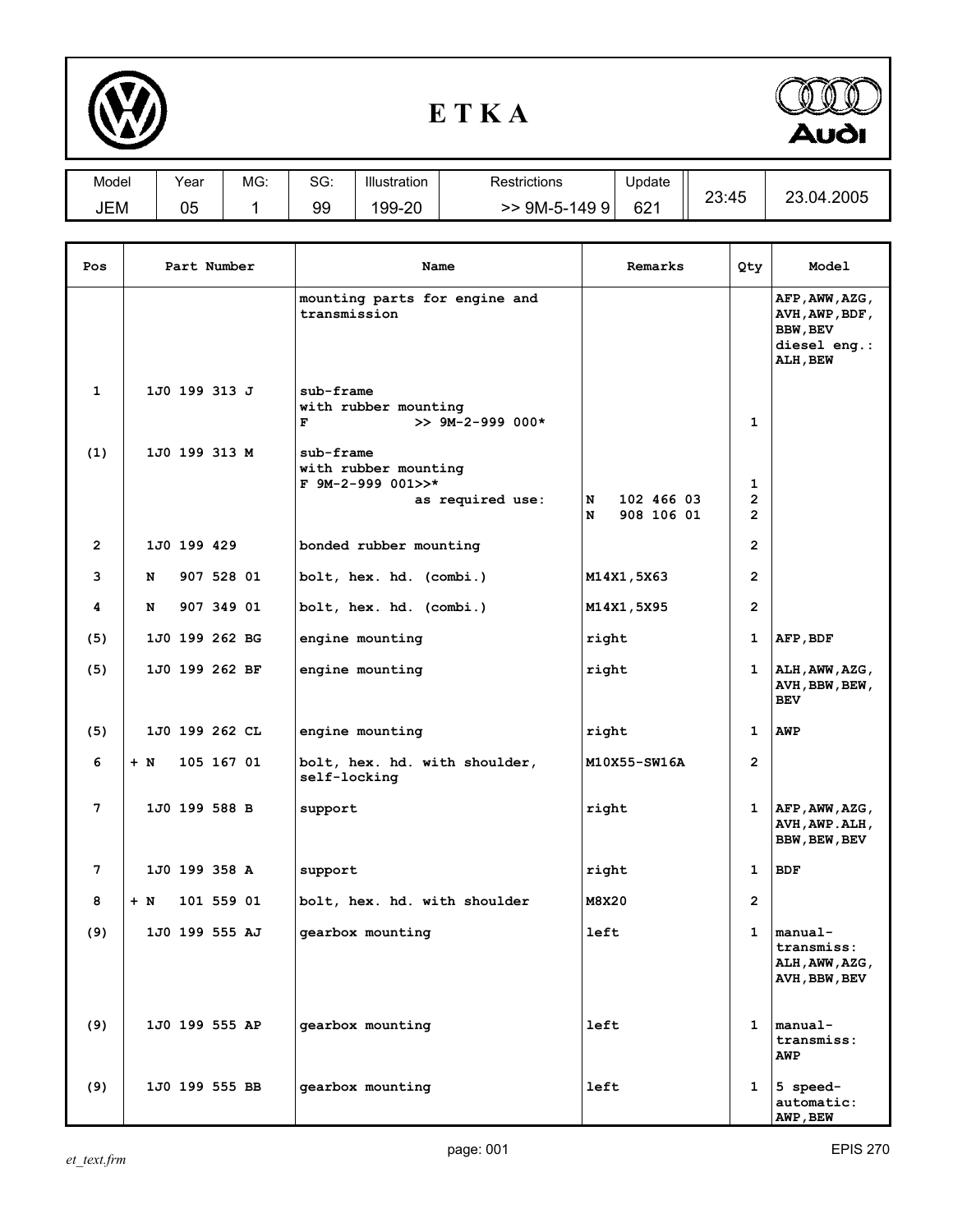

## **E T K A**



| Model             |             | Year           |            | MG: | SG:          | Illustration             | Restrictions                  | Update          |               |              |                                      |                                                      |
|-------------------|-------------|----------------|------------|-----|--------------|--------------------------|-------------------------------|-----------------|---------------|--------------|--------------------------------------|------------------------------------------------------|
| JEM               |             | 05             |            | 1   | 99           | 199-20                   | $>$ 9M-5-1499                 | 621             |               |              | 23:45                                | 23.04.2005                                           |
|                   |             |                |            |     |              |                          |                               |                 |               |              |                                      |                                                      |
| Pos               | Part Number |                |            |     | Name         |                          |                               | Remarks         |               |              | Qty.                                 | Model                                                |
| (9)               |             | 1J0 199 555 AH |            |     |              | gearbox mounting         |                               | left            |               |              | $\mathbf{1}$                         | automatic:<br>ALH, AWW, AZG,<br>AVH, BBW             |
| (9)               |             | 1J0 199 555 AN |            |     |              | gearbox mounting         |                               | left            |               |              | 1                                    | <b>AFP</b>                                           |
| (9)               |             | 1J0 199 555 BC |            |     |              | gearbox mounting         |                               | left            |               |              | $\mathbf{1}$                         | 5 speed-<br>automatic:<br><b>BDF</b>                 |
| (9)               |             | 1J0 199 555 BP |            |     |              | gearbox mounting<br>left |                               |                 |               |              | $\mathbf{1}$                         | manual<br>transmission<br><b>BDF</b>                 |
| (9)               |             | 1J0 199 555 BS |            |     |              | gearbox mounting         | left                          |                 |               | $\mathbf{1}$ | manual<br>transmission<br><b>BDF</b> |                                                      |
| 10                | $+ N$       |                | 905 969 02 |     | self-locking |                          | bolt, hex. hd. with shoulder, |                 | M10X55-SW16KL |              | $\overline{2}$                       |                                                      |
| 11                | $+ N$       |                | 101 559 01 |     |              |                          | bolt, hex. hd. with shoulder  | M8X20           |               |              | $\overline{2}$                       |                                                      |
| 12                |             | 038 199 207 H  |            |     | support      |                          |                               | right           |               |              | $\mathbf{1}$                         | ALH, AWW, AZG,<br>AVH, BBW, BEV                      |
| $12 \overline{ }$ |             | 038 199 207 H  |            |     | support      |                          |                               | right           |               |              | $\mathbf{1}$                         | manual-<br>transmiss:<br><b>AWP</b>                  |
| (12)              |             | 06A 199 207 C  |            |     |              | support<br>right         |                               |                 |               | $\mathbf{1}$ | 5 speed-<br>automatic:<br><b>AWP</b> |                                                      |
| (12)              |             | 038 199 207 AG |            |     | support      |                          |                               | right           |               |              | $\mathbf{1}$                         | <b>BEW</b>                                           |
| (12)              |             | 1J0 199 354 F  |            |     | bracket      |                          |                               | right           |               |              | 1                                    | AFP                                                  |
| (12)              |             | 1J0 199 354 F  |            |     | bracket      |                          |                               | right           |               |              | 1                                    | <b>BDF</b>                                           |
| (12)              |             | 1J0 199 354 B  |            |     | bracket      |                          |                               | right           |               |              | $\mathbf{1}$                         | 5 speed-<br>automatic:<br><b>BDF</b>                 |
| 13                | $+$ N       |                | 907 124 01 |     |              |                          | bolt, hex. hd. with shoulder  | M10X85          |               |              | $\overline{2}$                       | ALH, AWW, AZG,<br>AVH, AWP, BBW,<br>BEW, BEV         |
| (13)              | N           |                | 104 043 04 |     |              |                          | bolt, hex. hd. with shoulder  | M10X30          |               |              | 3                                    | AFP, BDF                                             |
| 14                | $+$ N       |                | 102 098 01 |     |              | screw, hex. hd.          |                               | <b>BM10X112</b> |               |              | $\mathbf{1}$                         | $\vert$ ALH, AWW, AZG,<br>AVH, AWP, BEW,<br>BBW, BEV |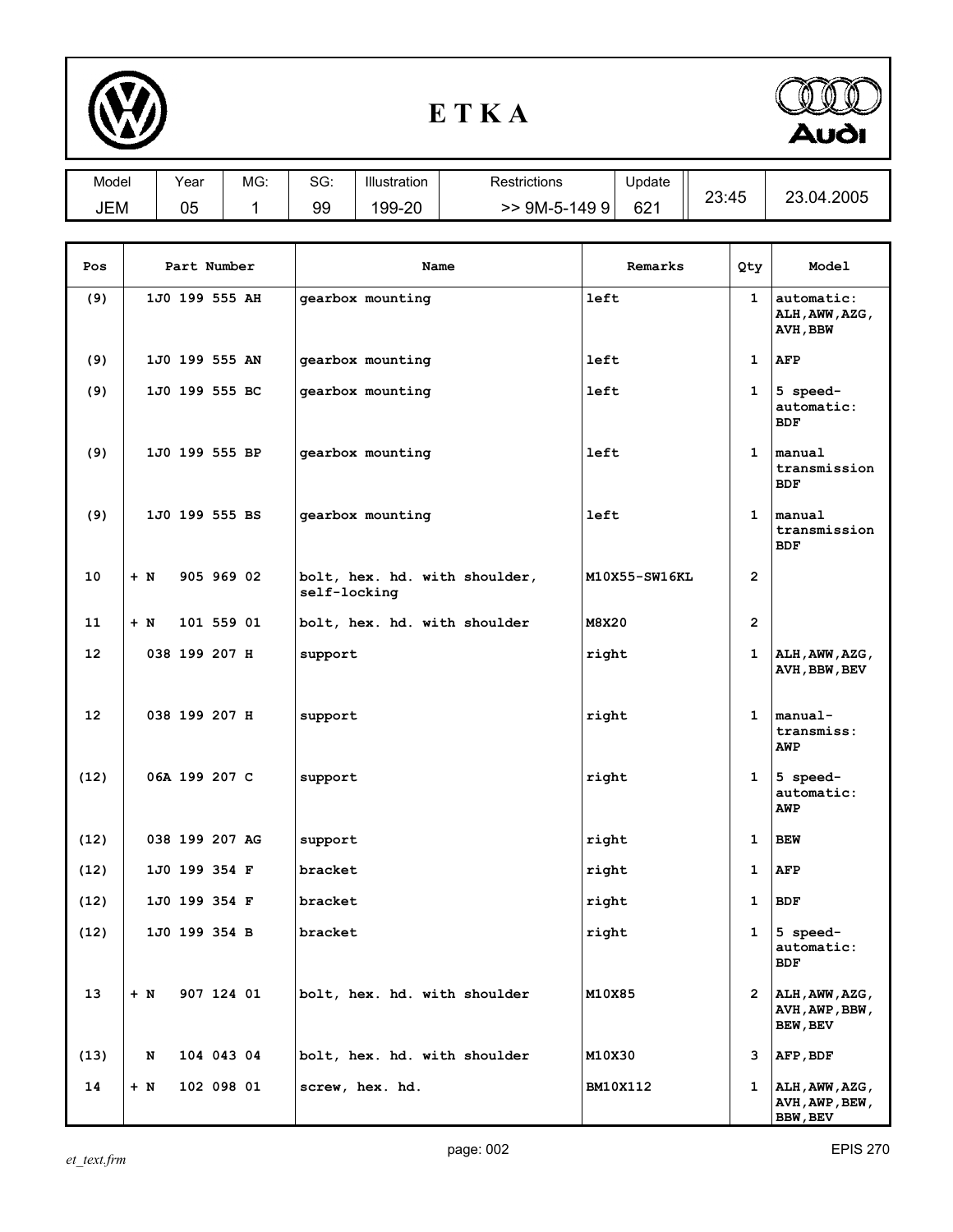

## **E T K A**



| Model              | Year | MG:        | SG: | Illustration | <b>Restrictions</b>          | Update     |          |            |
|--------------------|------|------------|-----|--------------|------------------------------|------------|----------|------------|
| <b>JEM</b>         | 05   |            | 99  | 199-20       | $>>$ 9M-5-149 9              | 621        | 23:45    | 23.04.2005 |
|                    |      |            |     |              |                              |            |          |            |
| Part Number<br>Pos |      |            |     |              | Name                         | Remarks    | Qty      | Model      |
| 15                 | N    | 102 096 03 |     |              | bolt, hex. hd. with shoulder | M12X1,5X65 | <u>ົ</u> |            |

| 15   | N     |                | 102 096 03 | bolt, hex. hd. with shoulder                  | M12X1,5X65     | $\overline{2}$        |                                                              |
|------|-------|----------------|------------|-----------------------------------------------|----------------|-----------------------|--------------------------------------------------------------|
| 16   |       | 1J0 199 117 P  |            | bracket                                       | left           | 1                     | manual<br>transmission                                       |
| (17) |       | 1J0 199 117 N  |            | bracket                                       | left           | $\mathbf{1}$          | 4 speed<br>automatic                                         |
| (17) |       | 1J0 199 117 AG |            | bracket                                       | left           | 1                     | 5 speed-<br>automatic                                        |
| (17) |       | 1J0 199 117 AK |            | bracket                                       | left           | 1                     | <b>BDF</b>                                                   |
| 18   |       | 1J0 199 359 D  |            | support for transmission                      |                | $\mathbf{1}$          | manual<br>transmission                                       |
| 19   | N     |                | 019 700 2  | bolt, hex. hd. with shoulder                  | M8X30          | $\mathbf{2}^{\prime}$ | manual<br>transmission                                       |
| 20   | $+ N$ |                | 015 083 11 | shouldered hex. nut                           | M8             | $\mathbf{1}$          | manual<br>transmission                                       |
| 21   | $+ N$ |                | 104 062 02 | bolt, hex. hd. with shoulder,<br>self-locking | AM10X80MK-SW16 | 3                     | manual<br>transmission                                       |
| (22) | $+ N$ |                | 905 970 01 | bolt, hex. hd. with shoulder                  | M10X70-SW16    | $\overline{2}$        | automatic                                                    |
| (23) | N     |                | 907 076 01 | double hex. hd. bolt                          | AM10X70-M8X20  | 1                     | automatic                                                    |
| 24   | N     |                | 102 096 03 | bolt, hex. hd. with shoulder                  | M12X1,5X65     | $\overline{2}$        |                                                              |
| 25   |       | 1J0 199 851 AA |            | support                                       | rear           | $\mathbf{1}$          | $ $ manual-<br>transmiss:<br>AWW, AZG, AVH,<br>AWP, BBW, BEV |
|      |       | 1J0 199 851 AM |            | support                                       | rear           | $\mathbf 1$           | <b>BDF</b>                                                   |
| (25) |       | 1J0 199 851 P  |            | support                                       | rear           | 1                     | <b>AFP</b>                                                   |
| (25) |       | 1J0 199 851 R  |            | support                                       | rear           | 1                     | 5 speed-<br>automatic:<br>BDF                                |
| (25) |       | 1J0 199 851 R  |            | support                                       | rear           | 1                     | <b>BEW</b>                                                   |
| (25) |       | 1J0 199 851 N  |            | support                                       | rear           | 1                     | automatic:<br>APH, AWW, AZG,<br>AVH, AWP, BBW,<br><b>BEV</b> |
| (25) |       | 1J0 199 851 AB |            | support                                       | rear           | $\mathbf{1}$          | ALH                                                          |